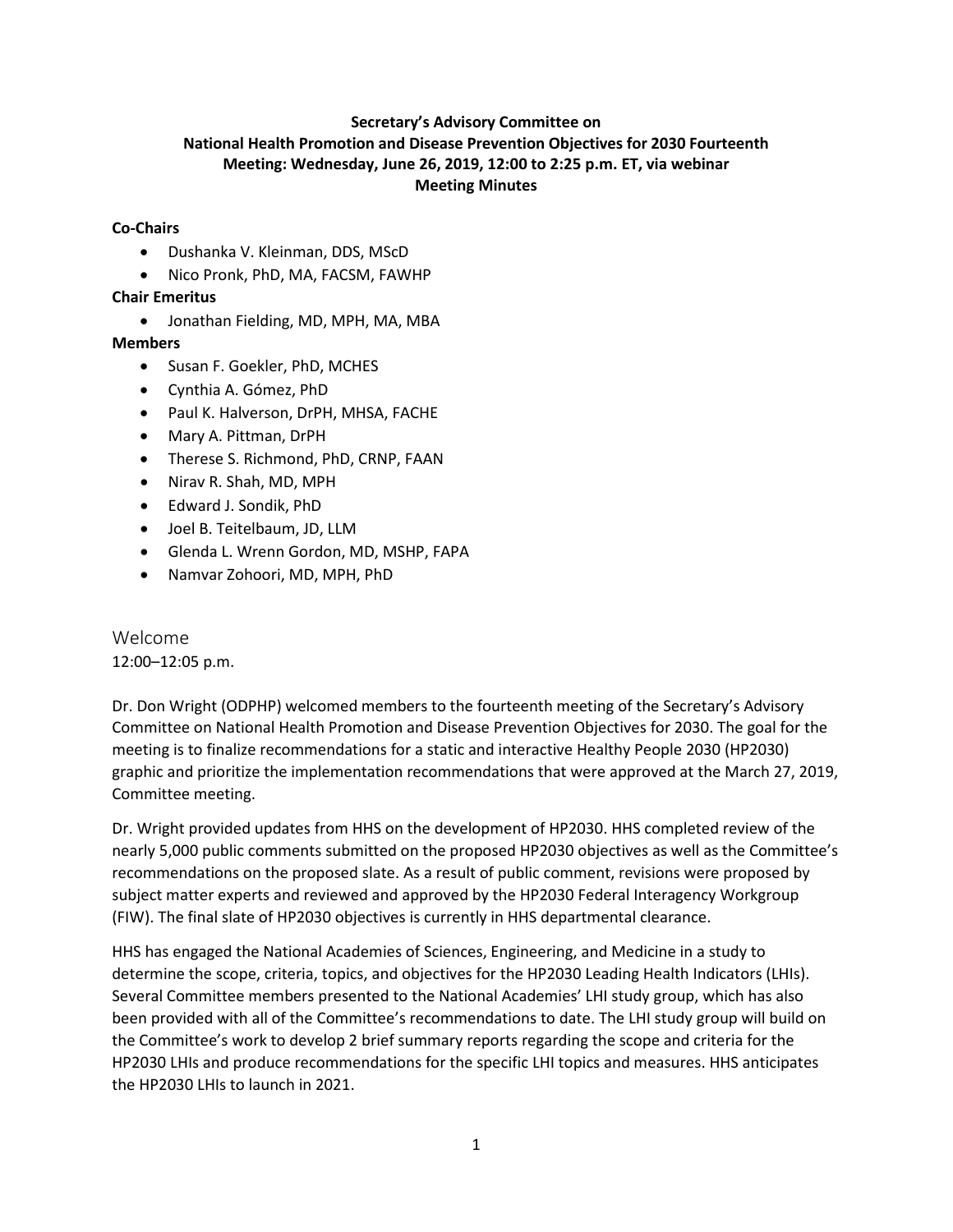Goals for the Meeting 12:05–12:10 p.m.

Dr. Dushanka V. Kleinman provided an overview of the meeting agenda. The meeting included a presentation from Dr. Shiriki Kumanyika, chair of the Graphics Subcommittee, to share the work of the Graphics Subcommittee and its recommendations for the static and interactive graphic. Dr. Mary Pittman, chair of the Implementation Subcommittee, discussed the efforts of the Implementation Subcommittee to prioritize the 38 implementation recommendations previously approved during the March 27, 2019, Committee meeting.

Dr. Kleinman reviewed the following goals for the meeting:

- Review the HP2030 graphic developed by the Graphics Subcommittee, including the top-level and sub-level concepts
- Come to consensus on outstanding top-level and sub-level concepts in the HP2030 graphic
- Review the Implementation Subcommittee's recommendations for prioritizing the activities to implement HP2030 during the pre-launch, launch, and post-launch phases
- Come to consensus regarding the priorities for implementing HP2030

Graphics Subcommittee: Revised HP2030 Graphic 12:10–1:40 p.m.

Dr. Shiriki Kumanyika introduced the work of the Graphics Subcommittee and thanked the members for their contributions. The Graphics Subcommittee has convened 15 times since June 30, 2017. Dr. Kumanyika provided an overview of the subcommittee's presentation, noting that representatives from CommunicateHealth will first present the revised HP2030 graphic. After discussion, the Committee will vote on the top-level and sub-level concepts.

Ms. Sonia Barkat and Mr. Adam Moorman from CommunicateHealth presented the updated HP2030 graphic. The framework graphic is designed to help tell the story of HP2030 and build a shared understanding of fundamental public health concepts among a wide range of users, including users in sectors outside of public health. The static graphic captures the main components of the HP2030 framework, called "top-level concepts." The interactivity of the graphic will introduce users to a wide breadth of information and allow them to explore the concepts in more detail through "sub-level concepts." CommunicateHealth will develop content pages linked to the top-level, sub-level, and ribbon concepts on the graphic. The content pages will include links and resources to explore HP2030 site features, including objectives and LHIs.

Ms. Barkat reviewed the top-level concepts recommended by the Graphics Subcommittee and discussed during the March Committee meeting:

- Closing Gaps
- Cultivating Healthier Environments (previously Creating Healthier Environments)
- Increasing Knowledge and Action
- Health and Well-Being Across the Lifespan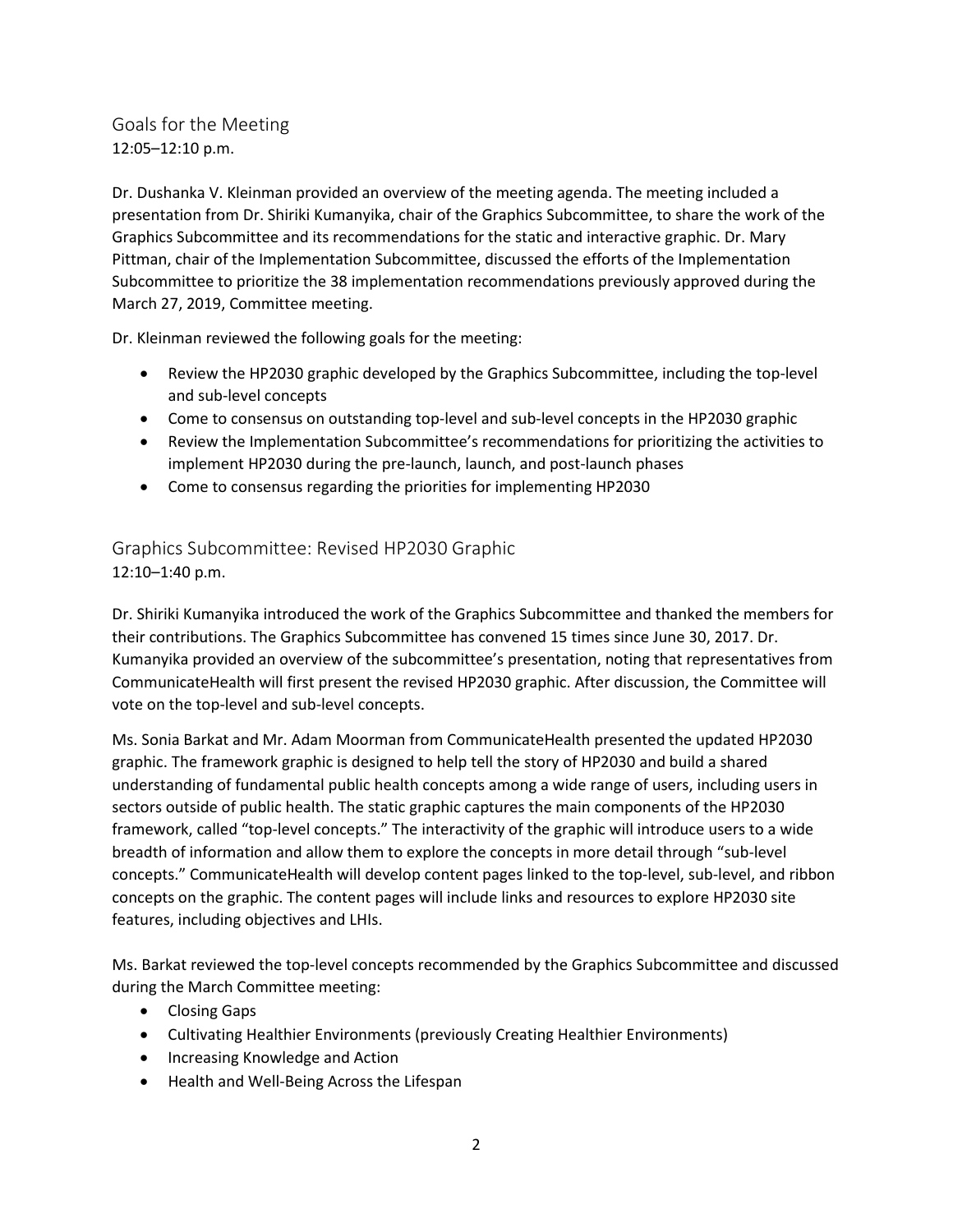She explained the top-level concepts act as an umbrella category of HP2030's overarching goals and foundational principles.

Ms. Barkat presented the latest version of the static graphic and explained how users will be able to select the top-level concepts then dig deeper through the sub-level concepts. She presented the changes made to the graphic after the March Committee meeting. First, in the revised version, the sublevel concept "Strategic Resource Allocation" was removed and "Strategic Resources" was added to the ribbon on the graphic.

Ms. Barkat reviewed the proposed sub-level concepts and described the changes since the March Committee meeting:

Closing Gaps

- Health disparities
- Health equity
- Health literacy

Cultivating Healthier Environments

- Physical environments
- Social environments
- Economic environments

Increasing Knowledge and Action

- Shared responsibility across sectors (previously Shared responsibility across sectors, including public health and health care)
- Public health successes (previously Outcomes data and public health successes)
- Evidence-based laws, policies, and practices (previously Support for evidence-based laws, policies, programs, and clinical interventions)
- Objectives and data (previously National objectives and data to drive targeted action and evaluate progress)

Health and Well-Being Across the Lifespan

- Physical, mental, and social dimensions (previously Physical, mental, and social dimensions)
- Access to quality public health and clinical care systems (previously Access to quality clinical care)

Ms. Barkat discussed how CommunicateHealth will work with ODPHP to continue developing the framework graphic site map:

- The framework graphic site map reflects the information architecture for top-level and sub-level concepts
- In response to the Graphics Subcommittee's recommendations, the site map includes links to various pages on the Healthy People website
- In addition to directing users to related Healthy People webpages, the proposed site map also aims to create a narrative that will engage users

Ms. Barkat shared a high-level example of the framework graphic site map which will be on the HP2030 homepage at launch: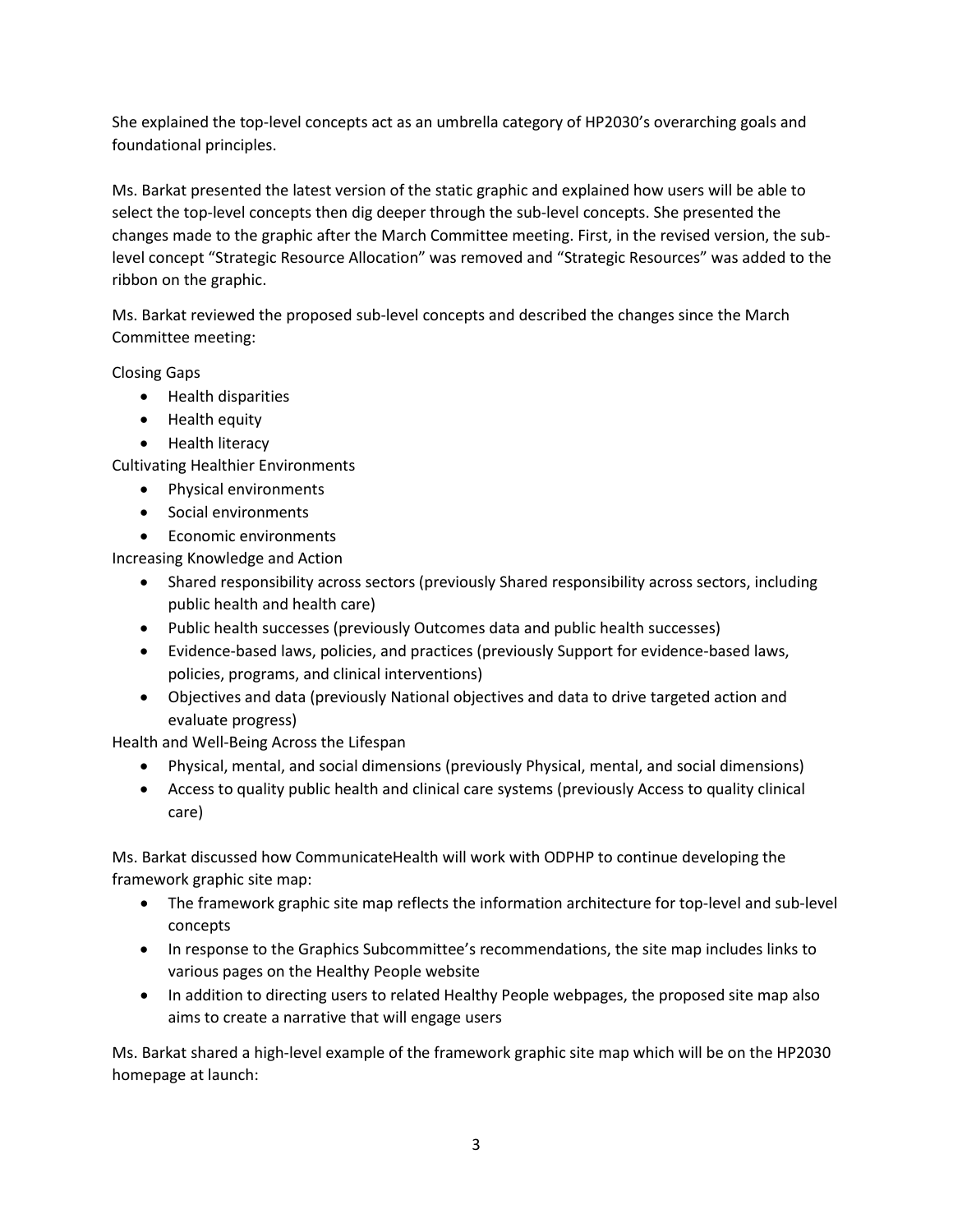- **Graphic** Static framework graphic will be featured on the HP2030 homepage at launch and serve as a gateway to framework concepts and site features. Shows top-level concepts.
	- o **Top-level concept**  Description of how the top-level concept relates to the HP2030 framework. Description of how users can work to address the top-level concept with examples that link to related sub-level concepts.
		- **Sub-level concept**  General definition of sub-level concept and description of how it relates to the framework. Public health success stories. Data. Tools and resources.

Ms. Barkat explained how each top-level concept will have its own content page and presented a sample top-level concept outline:

- Closing Gaps
	- o How the concept of Closing Gaps relates to the HP2030 framework
	- o How users can work toward the HP2030 vision by helping to close gaps
- Health Disparities
	- o How users can contribute to Closing Gaps by eliminating health disparities
- Health Equity
	- o How users can contribute to Closing Gaps by achieving health equity
- Health Literacy
	- o How users can contribute to Closing Gaps by addressing health literacy
- HP2030 Framework
	- o About
	- o Resources

Ms. Barkat added that each sub-level concept will also have its own content page with HP2030 information, such as Stories from the Field and tools and resources. She presented a sub-level concept outline:

- Health Disparities
	- o General definition of health disparities
	- $\circ$  How the concept of health disparities relates to the HP2030 framework
- Public Health Success Stories
	- o Links to related Stories from the Field or Law and Health Policy Bright Spots
	- o [Additional content types TBD]
- Data
	- o Links to related data
- Tools and Resources
	- o Links to related Evidence-Based Resources
	- o [Additional content types TBD]
- Closing Gaps
	- o Link back to Closing Gaps top-level concept
	- o Links to other Closing Gaps sub-level concepts
- HP2030 Framework
	- o About
	- o Resources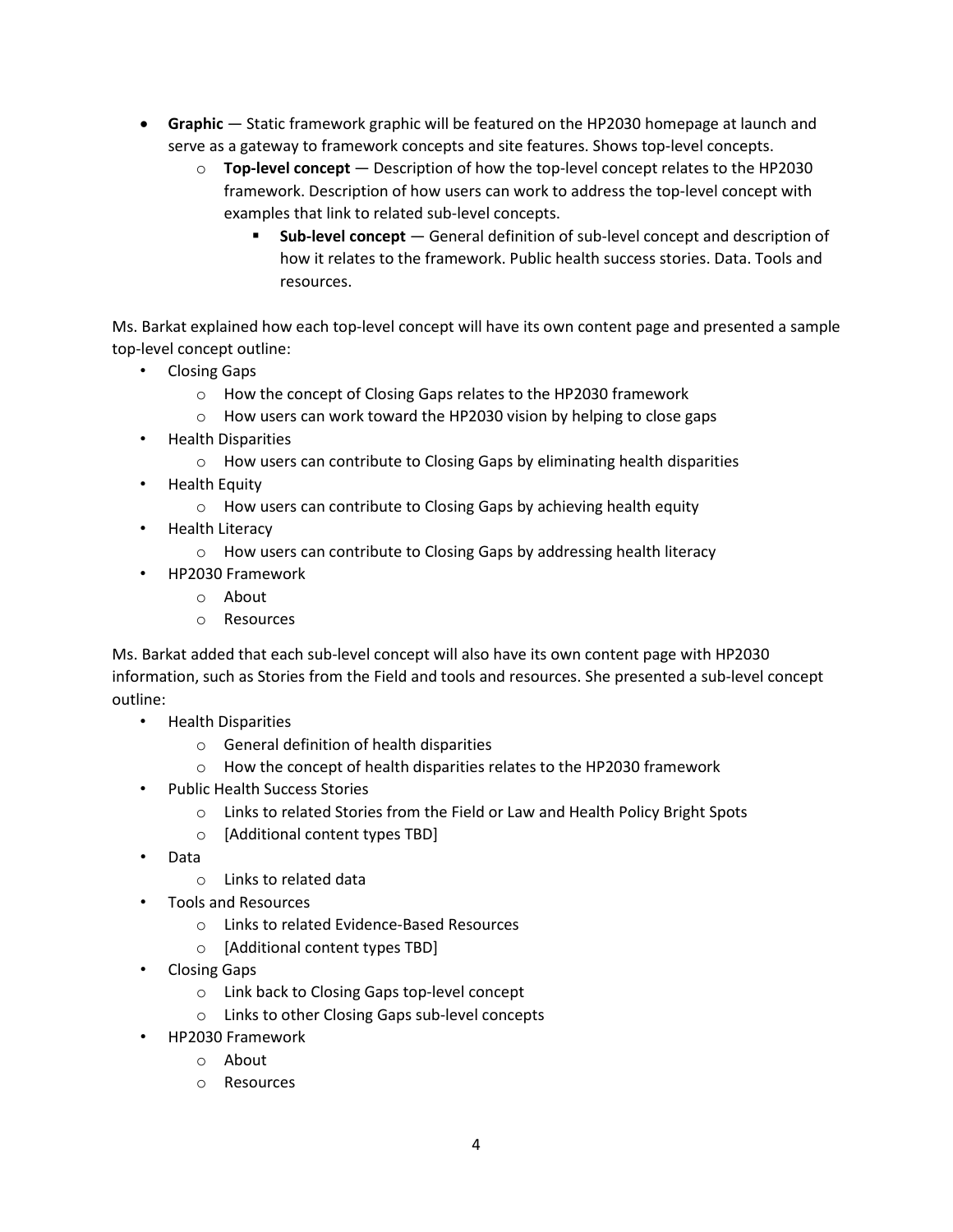#### *Committee Discussion*

Dr. Jonathan Fielding commented on the sub-level concepts under "Cultivating Healthier Environments", noting that economic environments are determined by social environments. Dr. Therese S. Richmond added that physical, social, and economic environments are affected by each other, and it is important to keep them separate. Dr. Fielding agreed and further emphasized the interrelatedness of the environments to the Committee.

Dr. Susan F. Goekler suggested changing the sub-level concept "Shared responsibility across sectors" to "Shared responsibility across sectors and settings" because "settings" is a more physical concept than "sectors." Dr. Kumanyika asked if Dr. Goekler primarily means physical settings or a broader abstract idea. Dr. Goekler noted that past Implementation Subcommittee reports define settings as the time, place, or circumstances in which something occurs or develops. Dr. Nico Pronk agreed with Dr. Goekler's suggested change to highlight settings along with sectors. Dr. Cynthia Gomez noted that "settings" could be confusing with the sub-level concepts under "Cultivating Healthier Environments," and that it relates to multiple areas of health presented on the graphic. She suggested adding "contexts" to the graphic.

Mr. Moorman noted that as the graphic and content site maps become more interactive during development, a visual could be introduced to dive into settings or other topics not directly stated on the graphic. Dr. Kleinman noted that the issue of settings or contexts would affect all aspects of the graphic and it is a larger matter to be emphasized. Dr. Gomez agreed with Dr. Kleinman and stated that the sublevel or top-level concepts do not need to include settings or contexts as long as the issue is highlighted in the graphic. She was unsure about Mr. Moorman's recommendation because the issue of settings or contexts is important and could be missed if users need to dig deeper.

Dr. Kleinman asked Dr. Goekler if she preferred the word "settings" to be added to the graphic, sublevel, or top-level concepts. Dr. Goekler replied that she had no preference to where it appears as long as it is included. Dr. Gomez noted that the graphic is designed to be simple and interactive in order to increase user engagement, so it may be better not to add more words. Dr. Pronk added that if both settings and sectors relate to multiple sub-level and top-level concepts, then "settings" should appear at a higher level. Dr. Edward J. Sondik suggested adding it to the related top-level concept: "Cultivating Healthier Environments *and Settings*." Dr. Kumanyika agreed, but worried that it could dilute the responsibilities aspect of the top-level concept. Additionally, Dr. Richmond noted that changing "Cultivating Healthier Environments" would make it inconsistent with the HP2030 framework and foundational principles.

Mr. Moorman explained that visuals will be added to the graphic framework conveying both top-level and sub-level concepts, so it could also be possible to represent settings through visuals. For example, in "Cultivating Healthier Environments," a visual could depict physical, social, and economic environments and fit into the graphic to show how the framework exists in a tangible environment. This would help emphasize important concepts like settings. Dr. Namvar Zohoori noted the graphic will invite interaction from users and agreed with the suggestion of adding settings to the sub-level concept "Shared responsibilities across sectors." Dr. Pittman agreed with Dr. Zohoori's suggestion and also noted that creating a header for the graphic could help broaden the idea of settings while also engaging users. Dr. Fielding did not agree that settings should be included in the title of the graphic because it would make it too specific to users unfamiliar with HP2030. Ms. Ochiai suggested the possible title of "Healthy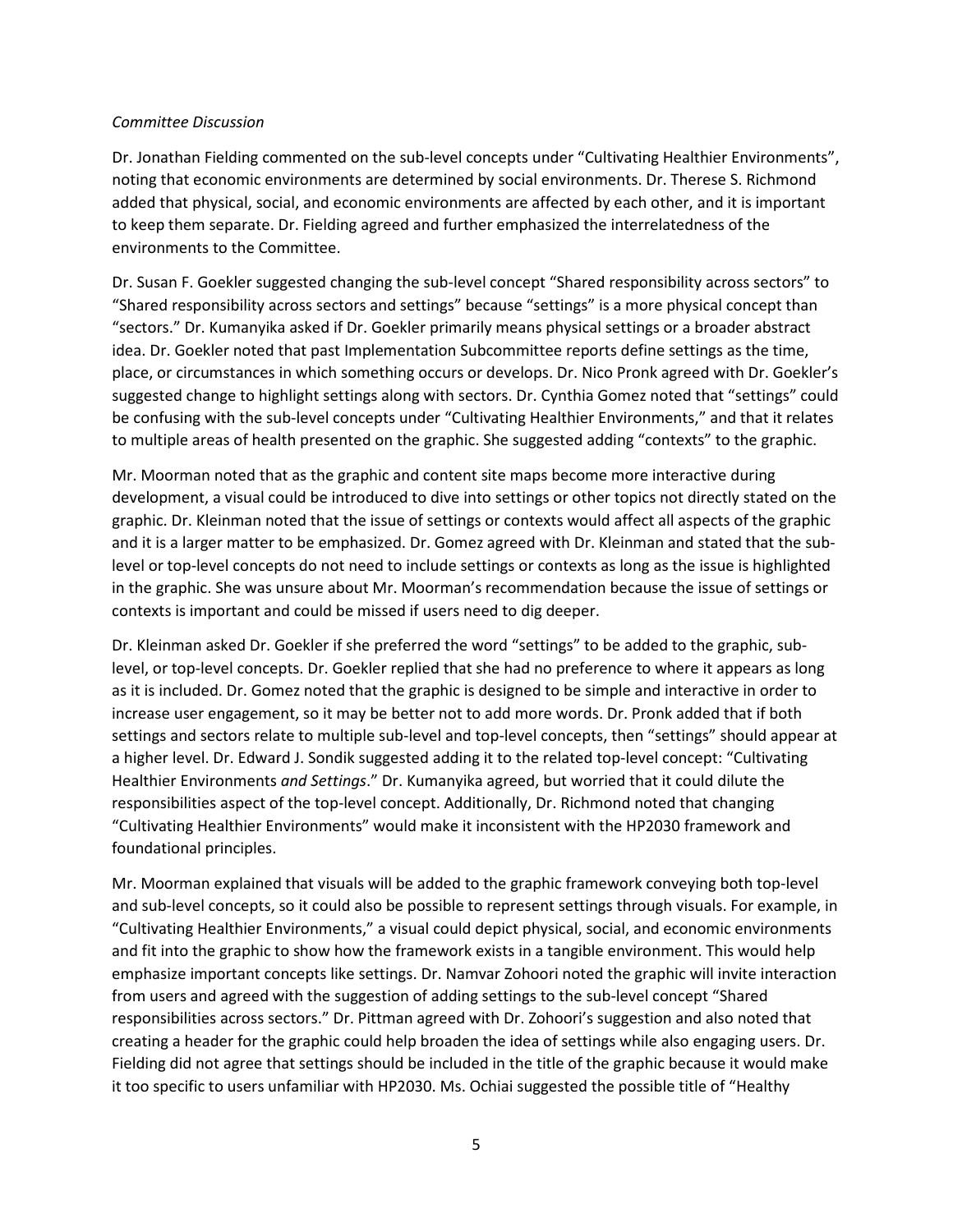People 2030 Principles" or "Principles of Healthy People 2030." Dr. Kumanyika noted that could be confusing with the HP2030 foundational principles.

The Committee discussed how the graphic will be presented on the website and if there will be a header for the graphic. Dr. Kumanyika noted the previous HP2020 version was called an "Action Model." A few Committee members liked the "action" language and how it conveys HP2030 moving forward. Mr. Moorman described how CommunicateHealth intends to present the graphic, including vignettes interacting with the graphic to convey the idea that the framework is dynamically involved in this environment. He wants to add to the narrative and show what factors are affecting it. The end goal is for the graphic and site map to tell a complete story, and CommunicateHealth will continue to develop different elements to achieve this goal.

The Committee discussed whether the term "health" is used sufficiently in the sub-level and top-level concepts. Dr. Fielding suggested adding "health" to top-level concepts and changing "Closing Gaps" to "Closing *Health* Gaps" in order to use more plain language and target a wider range of audiences. Dr. Kleinman noted that the graphic is 3D and that "Health and Well-Being Across the Lifespan" at the center of the graphic is the driving force for all top-level concepts. Dr. Zohoori added that the idea behind "Closing Gaps" is not only about health—rather, many different gaps exist that are not necessarily related to health but apply more broadly to other areas. Dr. Pronk agreed and said that the graphic's concepts are all interrelated and centered on "Health and Well-Being Across the Lifespan." Mr. Moorman noted that CommunicateHealth will explore how to stack different ideas and will further develop the visuals of the graphic and framework site map.

Dr. Kumanyika suggested changing "Shared responsibility across sectors" to "Shared responsibility *and engagement* across sectors" because it would address both settings and sectors. A few Committee members agreed because adding the word "settings" could detract from the sense of action conveyed in the top-level concept, "Increasing Knowledge and Action." Dr. Kleinman suggested the Committee could vote on adding the word "settings" to "Shared Responsibility Across Sectors." She also noted that she preferred not to add a bullet to the top-level concept because it already has 4.

Dr. Kumanyika asked Dr. Pittman to clarify the reference to settings in the Implementation Subcommittee's recommendations. Dr. Pittman explained that the concept of settings is addressed throughout their recommendations—for example, their recommendation for launch to "adopt a multisectoral approach to engage public health, medical care, and other sectors in launching HP2030 in a variety of settings." Dr. Kumanyika noted that it may not be necessary to include settings since the concept is conveyed in the Implementation Subcommittee's recommendations; Dr. Pittman agreed. Ms. Ochiai agreed that the word "settings" is not needed in that bullet and noted that the concept of settings will be conveyed elsewhere—for example, HP2030 will include both interventions and data for various settings. Ms. Ochiai indicated that she liked CommunicateHealth's recommendations to implement design elements and visuals to convey different settings.

#### *Committee Vote*

The Committee voted to approve the top-level and sub-level concepts of the HP2030 static and interactive graphic. The vote was not unanimous. Dr. Pronk and Dr. Goekler noted that they would support the Committee's vote but would prefer the word "settings" to be explicitly included in the graphic. Dr. Goekler noted that it would help stakeholders feel better represented on the graphic and in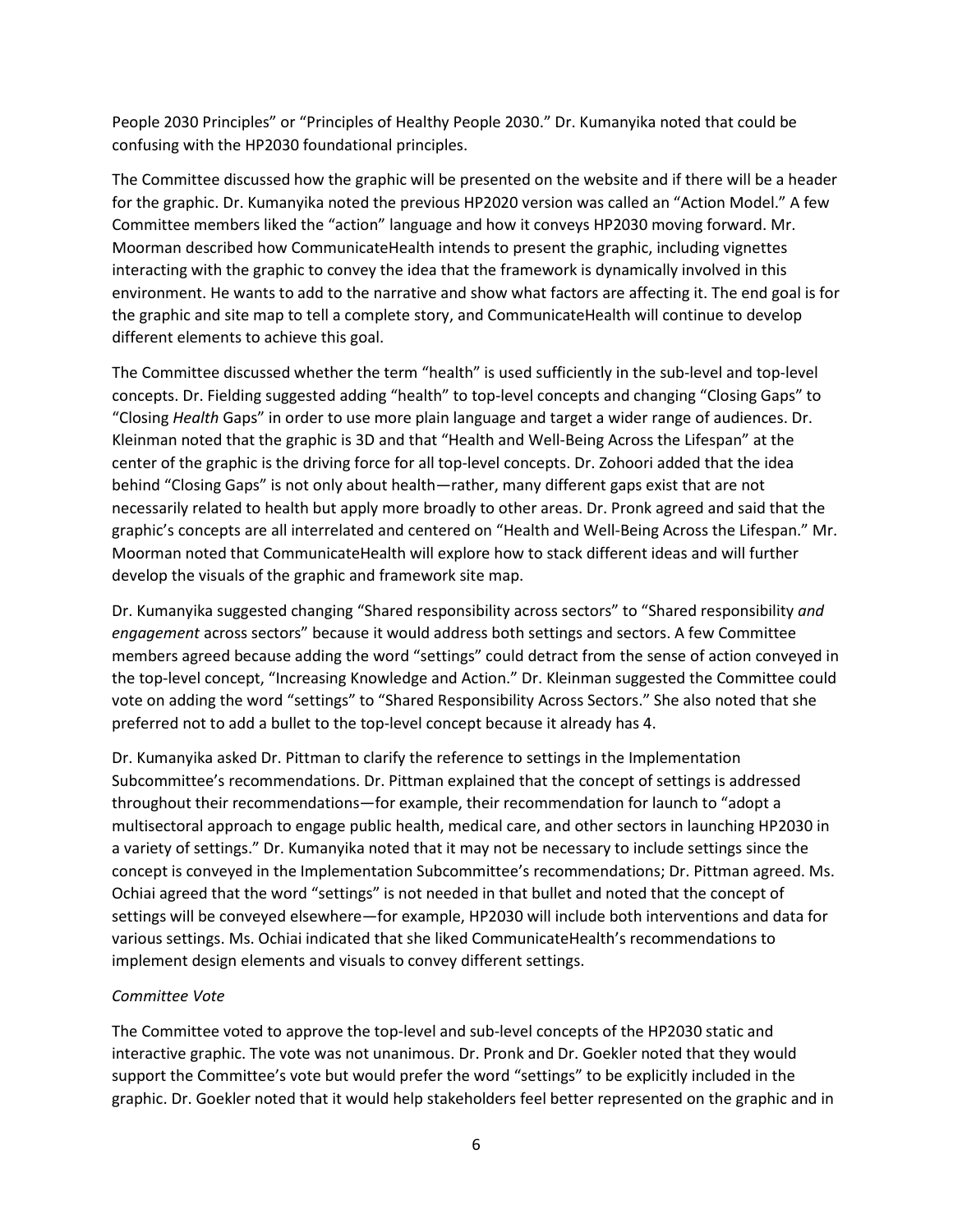HP2030. The Committee revisited the options for adding the word "settings" to the graphic, including revising "Shared responsibility across sectors" to "Shared responsibility across sectors *and settings*." Ms. Ochiai suggested changing the third bullet from "Evidence-based laws, policies, and practices" to "Evidence-based laws, policies, and practices *across settings*." A few Committee members liked this suggestion, noting that it better addresses both action and stakeholders. Dr. Richmond suggested another approach: "Shared responsibility across sectors *in all settings*."

The Committee determined that the best approach was to vote to approve the top-level and sub-level concepts with the understanding that CommunicateHealth will consider how best incorporate explicit language such as "across settings" and/or visuals that communicate the idea that action should occur in all settings. The Committee unanimously approved this recommendation. The Graphics Subcommittee does not plan on developing any additional recommendations or holding any additional meetings, though it may reconvene if ODPHP requests further guidance on the HP2030 graphic as the development process continues.

Break 1:40–1:50 p.m.

Implementation Subcommittee: Prioritization of Approved Recommendations 1:50–2:20 p.m.

Dr. Mary Pittman, chair of the Implementation Subcommittee, briefly reviewed the subcommittee's charge, membership, and past meetings. They have met 13 times over the last year. Dr. Pittman provided a brief overview of the implementation recommendations that were approved by the Committee. After the recommendations were approved, the Implementation Subcommittee identified the key recommendations for the pre-launch, launch, and post-launch phases.

A survey was developed, first completed by the Implementation Subcommittee members and then distributed to all Committee members. Survey results were compiled and the top 3 to 4 recommendations in each phase were identified. Dr. Pittman presented the prioritized recommendations for each phase. The Committee did not have any further questions or comments.

## *Committee Vote*

The Committee unanimously voted to approve the following recommendations for prioritization. Within each phase (pre-launch, launch, and post-launch), the Committee approved recommendations on the top 3 to 4 priorities. The Implementation Subcommittee is now retired.

## **Pre-launch Prioritization Recommendation**

- Develop and initiate a Healthy People 2030 Communications Plan. *(Recommendation 1)*
- Provide a single repository for Healthy People 2030 data and ensure access to that data. *(Recommendation 2)*
- HHS should make the updated, interactive website a priority for Healthy People resources. *(Recommendation 6)*
- Encourage those who use the Healthy People 2030 objectives to make them relevant to their areas of influence *(Recommendation 14)*